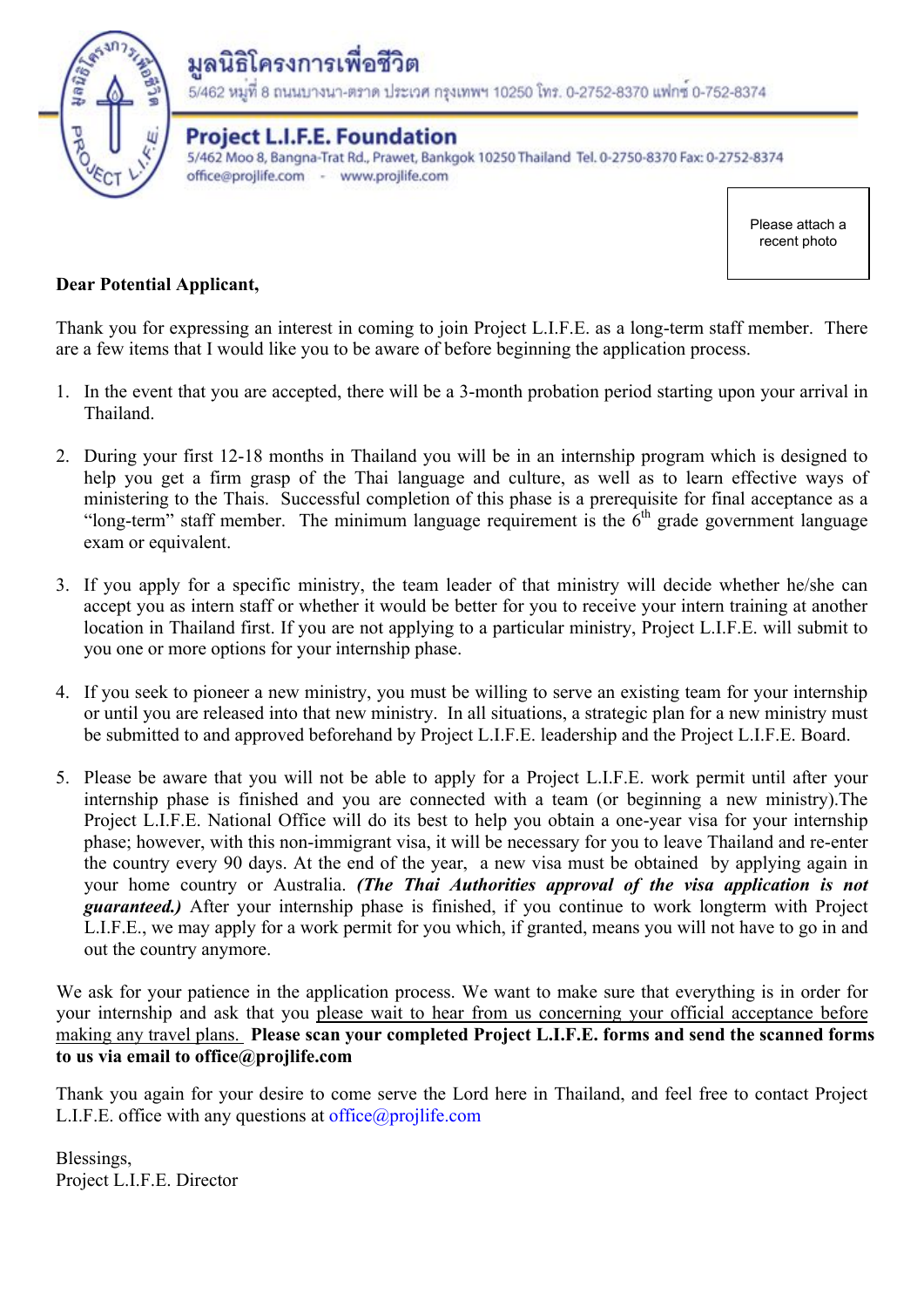## **GENERAL INFORMATION**

All parts of this application must be completed in detail to the best of your ability, and all portions (including reference forms) received before we can consider your application for service with Project L.I.F.E. (*Note to Married Couples: Husband and wife must each fill out an application and provide the necessary references)*. The nonrefundable registration fee of US \$40.00 per adult or US \$60.00 per married couple should accompany this application. You can pay via paypal to office@projlife.com or online at www.projlife.com/givelife

| Last<br>Name:                                                |                                 |         | First<br>Name:       |                   |                                  | Middle<br>Name:      |                   |
|--------------------------------------------------------------|---------------------------------|---------|----------------------|-------------------|----------------------------------|----------------------|-------------------|
| (Mr., Mrs., Ms.)                                             |                                 |         |                      |                   |                                  |                      |                   |
| <b>Marital Status</b>                                        | Single                          | Engaged | Married              | Widowed           |                                  | Divorced             | Separated         |
| Date of Marriage (if applicable)                             |                                 |         |                      |                   |                                  |                      |                   |
| <b>Birth date</b>                                            |                                 |         |                      | <b>Birthplace</b> |                                  |                      |                   |
|                                                              | (Day/Month/Year)                |         |                      |                   |                                  | (City/State/Country) |                   |
| Project L.I.F.E. Project You<br>are Applying for:            |                                 |         |                      |                   |                                  |                      |                   |
| Proposed Arrival date:                                       |                                 |         |                      |                   |                                  |                      |                   |
| Email Address:                                               |                                 |         |                      |                   |                                  |                      |                   |
| <b>Mailing Address:</b>                                      |                                 |         |                      |                   |                                  |                      |                   |
|                                                              |                                 |         |                      |                   |                                  |                      |                   |
|                                                              | Valid drivers license: yes / no |         |                      |                   |                                  |                      |                   |
| Name                                                         | Relationship                    | Sex     | Nationality          | Passport<br>No.   | <b>Expiry Date</b><br>(dd/mm/yy) | Citizenship          | <b>Birth Date</b> |
|                                                              | Applicant                       |         |                      |                   |                                  |                      |                   |
|                                                              | Spouse                          |         |                      |                   |                                  |                      |                   |
|                                                              | Children                        |         |                      |                   |                                  |                      |                   |
|                                                              |                                 |         |                      |                   |                                  |                      |                   |
|                                                              |                                 |         |                      |                   |                                  |                      |                   |
|                                                              |                                 |         |                      |                   |                                  |                      |                   |
|                                                              |                                 |         |                      |                   |                                  |                      |                   |
| Languages you can speak<br>(In decreasing order of fluency): |                                 |         | 1.<br>$\overline{2}$ |                   |                                  |                      |                   |

3.

4.

(In decreasing order of fluency):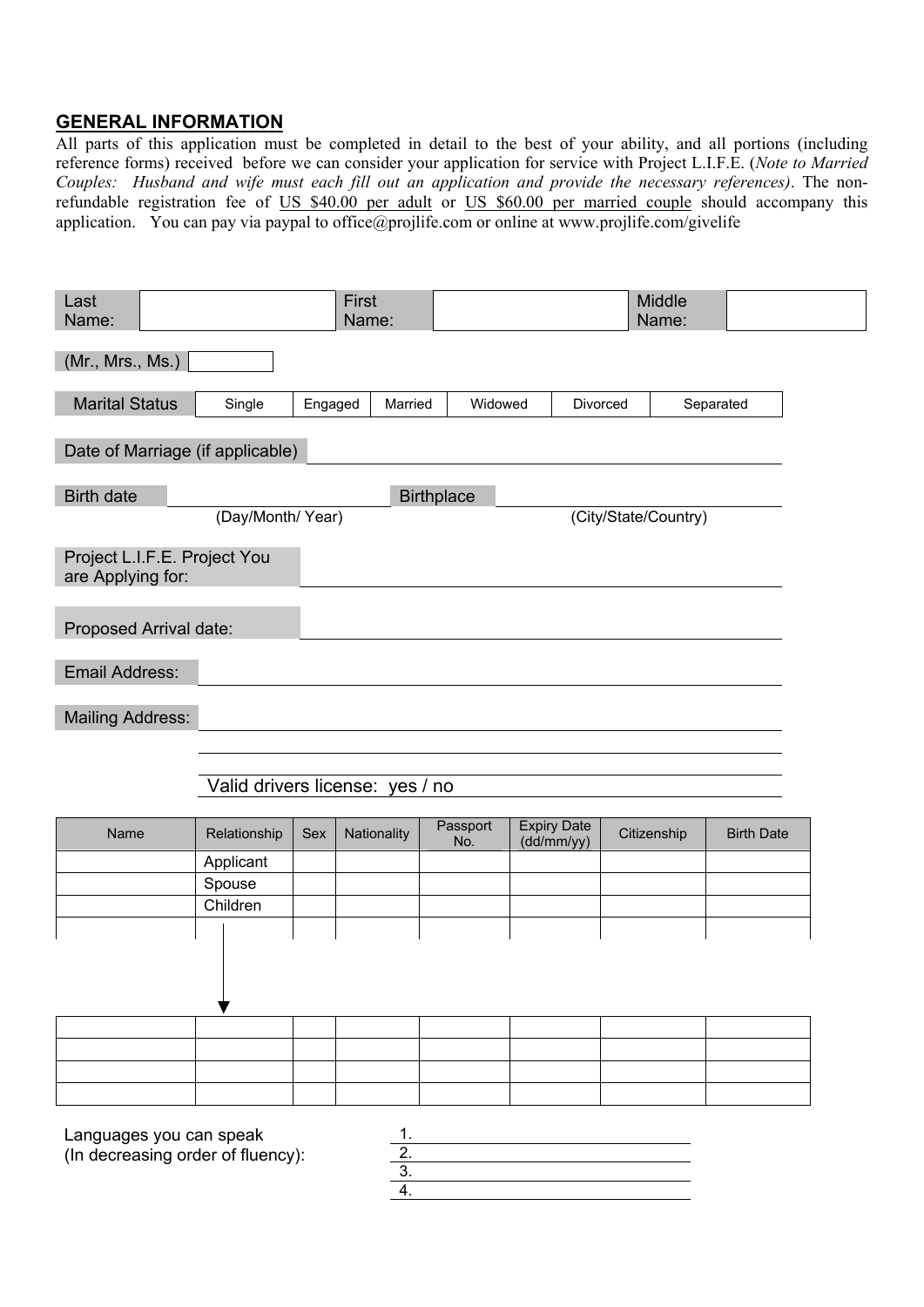## **Person to notify in case of an emergency:**

| Name:        | Relationship:  |  |
|--------------|----------------|--|
| Address:     | Telephone:     |  |
| Email:       |                |  |
| Home Church: | Pastor's Name: |  |
| Address:     | Telephone:     |  |
| Email:       |                |  |

#### **Confidential reference forms sent to:**

| Name of YWAM Base or School Leader: |        | Address: |  |
|-------------------------------------|--------|----------|--|
|                                     | Email: |          |  |
| Employer                            |        | Address: |  |
|                                     | Email: |          |  |
| Name of Pastor:                     |        | Address: |  |
|                                     | Email: |          |  |

## *FINANCIAL STATEMENT*

*(please print name)*

I, and the confirm that:

1. Upon arrival I will have sufficient finances for return tickets for myself (and my family, if applicable).

2. I will have committed regular support in the amount determined by Project L.I.F.E. Project Leader.

| <b>Applicant's Signature:</b> |  |
|-------------------------------|--|
| Date:                         |  |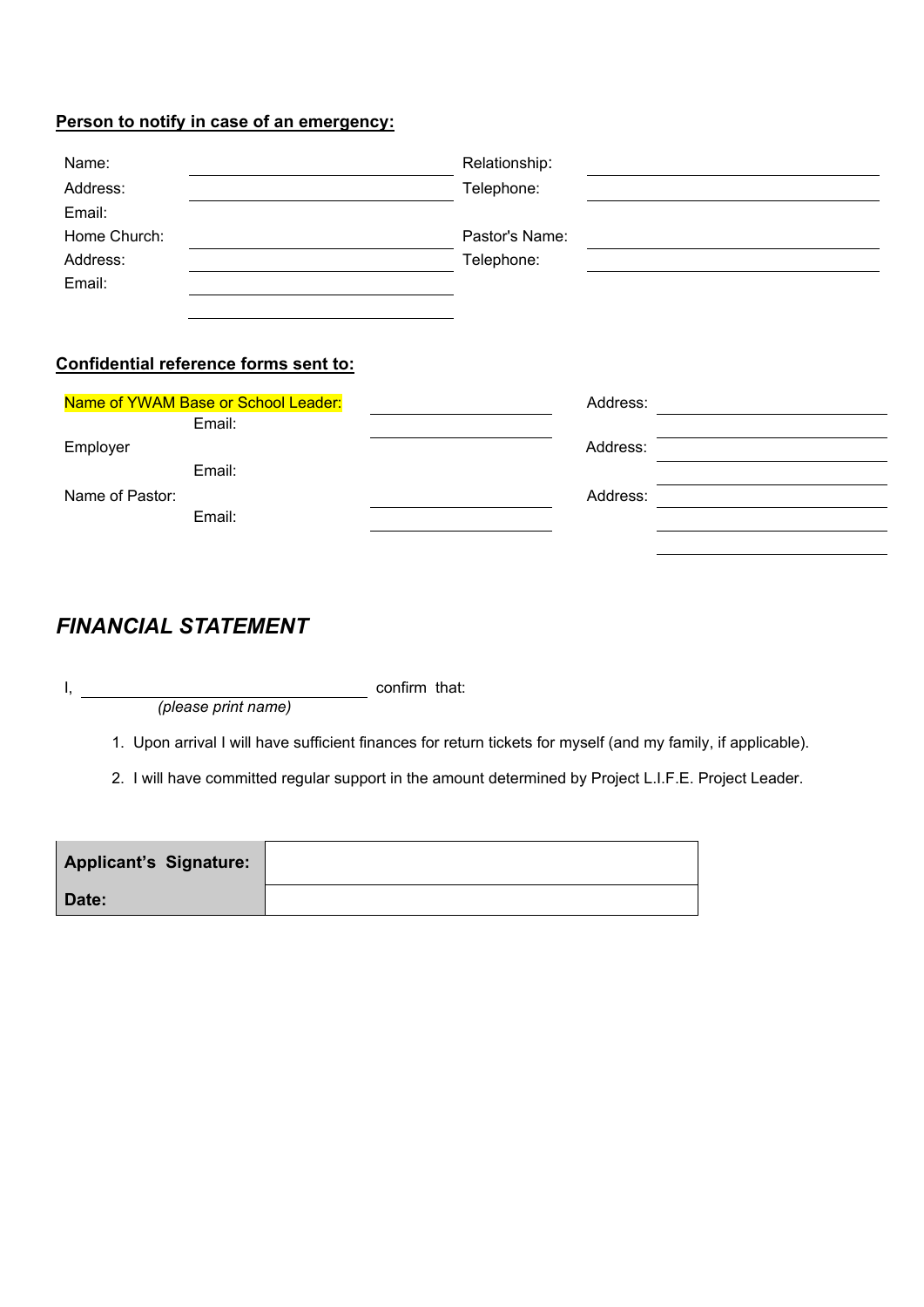## **EDUCATION/EXPERIENCE**

**Please List your skills and hobbies**: Be specific- i.e. typing (words per minute), computer, gardening, musical abilities, carpentry, electrical, etc...

#### **High School/University/Technical/Bible Schools Attended:**

| <b>Name</b> | Dates (from -to) | <b>Academic field</b> | <b>Graduated (Y/N)</b> |
|-------------|------------------|-----------------------|------------------------|
|             |                  |                       |                        |
|             |                  |                       |                        |
|             |                  |                       |                        |
|             |                  |                       |                        |
|             |                  |                       |                        |
|             |                  |                       |                        |

#### **Previous YWAM Ministry/Schools Completed (Most recent first):**

| <b>Dates</b><br>$(from - to)$ | <b>Director's Name</b> | <b>Location and Email</b> |
|-------------------------------|------------------------|---------------------------|
|                               |                        |                           |
|                               |                        |                           |
|                               |                        |                           |

#### **Employment History (most recent first)**

| <b>Employer</b> | Dates<br>(from – to) | <b>Position</b> | <b>Location and Email</b> |
|-----------------|----------------------|-----------------|---------------------------|
|                 |                      |                 |                           |
|                 |                      |                 |                           |
|                 |                      |                 |                           |

Please attach a resume/CV with this application form and the name of an employer we can email/telephone for a personal reference.

\*\*\*NOTE: in accordance with Project L.I.F.E.'s Child Protection Policy, every longterm and shorterm applicant to Project L.I.F.E. must also include a police security clearance certificate (background check for police record). If you cannot provide one, please state the reason here:

Please scan and email directly to: office@projlife.com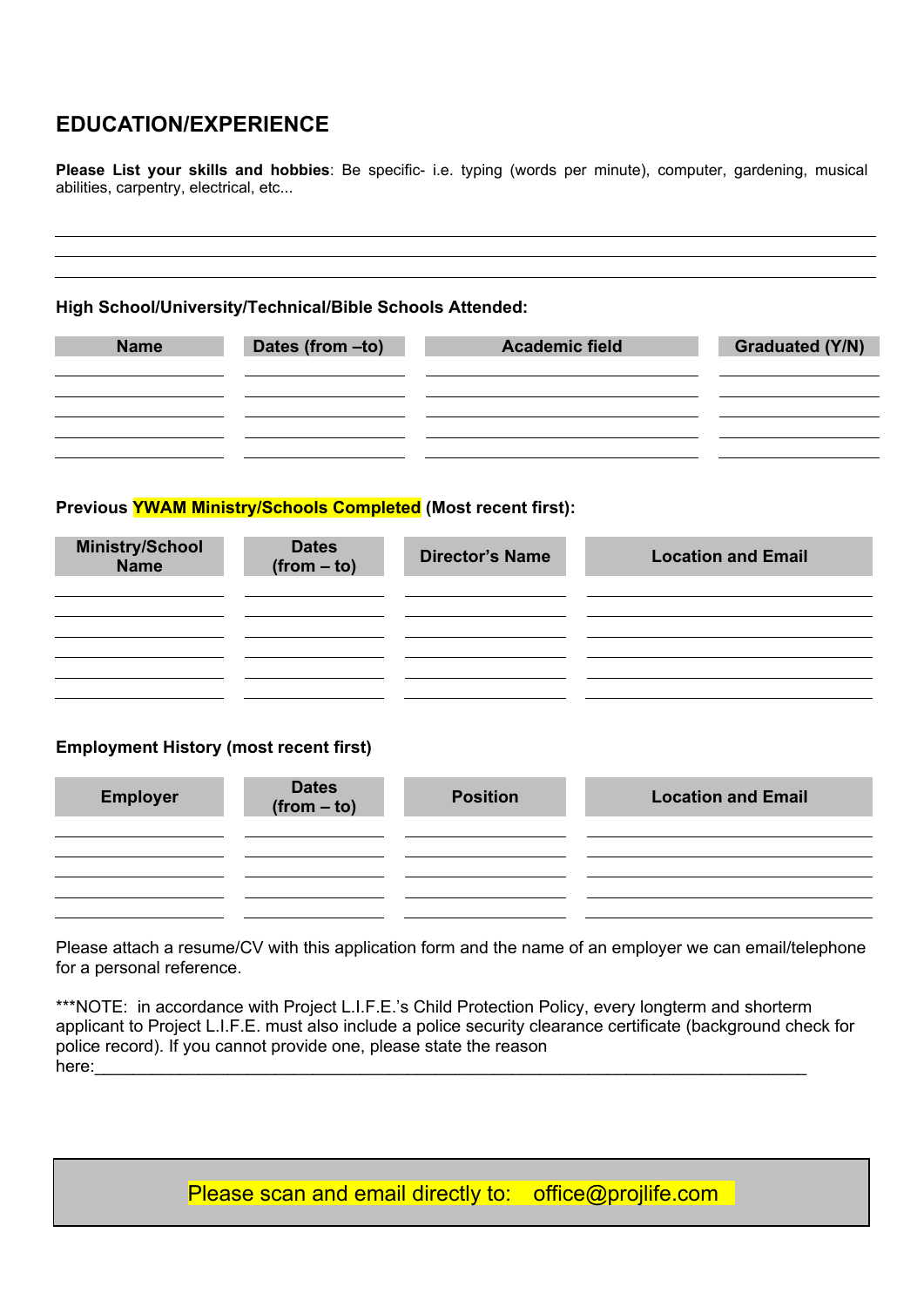#### **HEALTH INFORMATION**

| <b>APPLICANT'S NAME:</b> |  |
|--------------------------|--|

## *VACCINATIONS*

Listed below are the vaccinations that are required for Thailand. Since the threat of disease is very real in a developing nation, we ask that you seriously consider being properly vaccinated. All of these vaccinations are available in Thailand at a much lower cost compared to Western nations, and we offer you the option of obtaining them within the first 2-4 weeks following your arrival in Thailand; however, you must face the risk of not having appropriate immunity during that time. **We request that you consult your Physician before choosing this option and also to obtain additional professional recommendations, please.**

- **1. Polio**
- **2. Tetanus** (within the last five years)
- **3. Typhoid** (within the last seven years)
- **4. DP** (diphtheria, pertussis)
- **5. BCG** (if not positive PPD)
- **6. Measles**
- **7. Hepatitis A**
- **8**. **Hepatitis B**

#### **Optional (but highly recommended)**

- **1. Japanese Encephalitis** (especially for young children)
- **2. Rabies** (especially for families who like animals and pets) -*available in Thailand as a series of 5 injections*

## *MEDICAL INSURANCE IS REQUIRED!*

Project L.I.F.E. requires all staff to purchase medical insurance **before** you arrive in the country. It is not optional.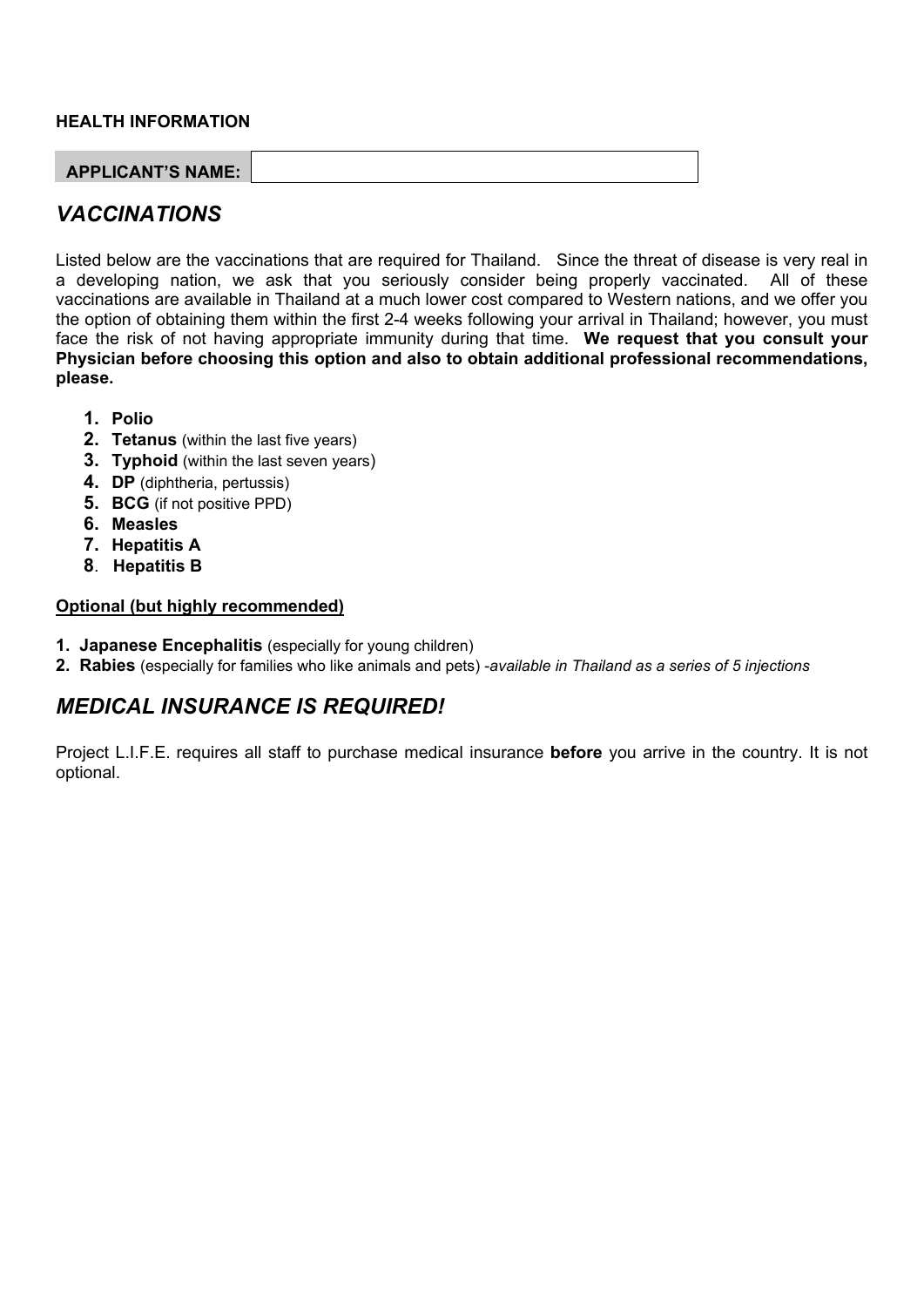## **PERSONAL HEALTH CHART**

#### **APPLICANT'S NAME:**

**Personal History**: Please answer all the questions below. Additional comments may be written on a separate sheet of paper or on the back of this form. Thank you!

|                          | Yes | No |                                      | Yes | <b>No</b> |
|--------------------------|-----|----|--------------------------------------|-----|-----------|
| Skin Disease:            |     |    | Epilepsy                             |     |           |
| Eye Trouble:             |     |    | Stomach/Duodenal Ulcer               |     |           |
| Ear Trouble:             |     |    | <b>Gall Bladder Problems</b>         |     |           |
| Head Injury:             |     |    | <b>Fainting Spells</b>               |     |           |
| Asthma:                  |     |    | Mental/Nervous Disorder:             |     |           |
| Tuberculosis:            |     |    | Jaundice:                            |     |           |
| Paralysis:               |     |    | <b>Intestinal Troubles:</b>          |     |           |
| Hepatitis:               |     |    | <b>Shortness of Breath:</b>          |     |           |
| Hay Fever:               |     |    | Diabetes:                            |     |           |
| Kidney Disease:          |     |    | <b>High Blood Pressure:</b>          |     |           |
| Anemia:                  |     |    | Recurrent headaches:                 |     |           |
| <b>Venereal Disease:</b> |     |    | Tumor/Cancer:                        |     |           |
| <b>Heart Trouble:</b>    |     |    | Rheumatism/Arthritis:                |     |           |
| <b>Broken Bones:</b>     |     |    | Dislocation of Joints:               |     |           |
| Surgery:                 |     |    | Insomnia:                            |     |           |
| Appendectomy:            |     |    | <b>Recurrent Diarrhea:</b>           |     |           |
| Tonsillectomy:           |     |    | <b>Recurrent Urinary Infections:</b> |     |           |
| Hernia Repair:           |     |    | Low Blood Pressure:                  |     |           |
| Epilepsy:                |     |    | Allergy to Penicillin:               |     |           |
| <b>Easily Fatigued</b>   |     |    | Allergy to Sulfonamides:             |     |           |
| <b>Back Problems:</b>    |     |    |                                      |     |           |

## **Have you ever had, or do you now have, any of the following?**

#### **FEMALES ONLY:**

|  |  | Are you pregnant?: |  |  |
|--|--|--------------------|--|--|
|  |  |                    |  |  |
|  |  |                    |  |  |

#### **Explanations for positive answers:**

**Other Allergies (ie: to food, etc):** (Specify)

**Are you at present under a doctor's care for any condition?** If yes, please explain:

| <b>Current Medications</b> | Reason For: |
|----------------------------|-------------|
|                            |             |
|                            |             |
|                            |             |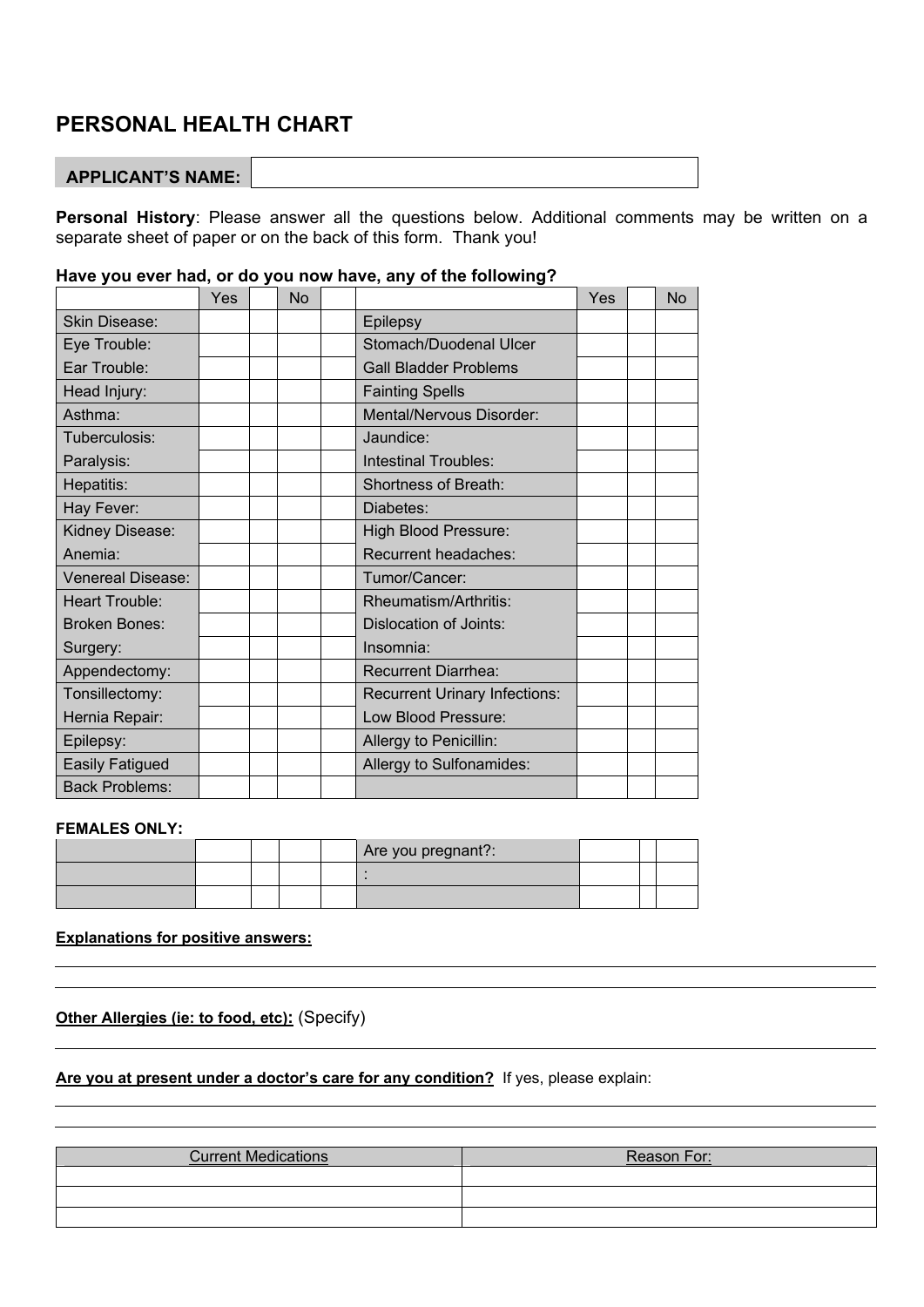## **CONFIDENTIAL HEALTH FORM (**To be filled out by a physician.)

## **APPLICANT'S NAME:**

Please be aware that the applicant has the right to know the results that Project L.I.F.E. receives from the physician. Only information relevant and necessary to the working situation may be submitted to Project L.I.F.E. Foundation.

## *APPLICANT'S AGREEMENT:*

I agree to let the physician who does my physical examination give Project L.I.F.E. information about my health. Only information that is relevant and necessary for my future working situation shall be given.

| Signature: |  |
|------------|--|
|            |  |

#### *PHYSICAL EXAMINATION*

| Height:                | Skeletal system: |  |
|------------------------|------------------|--|
| Weight:                | Lymph nodes:     |  |
| (Over/underweight?)    | Eyes:            |  |
| <b>Blood Pressure:</b> | Ears             |  |
| Pulse:                 | Skin:            |  |
| Heart:                 | Hearing:         |  |
| Lungs:                 |                  |  |
| Abdomen:               | Blood Type:      |  |
| Neurological:          | Rh Factor:       |  |

## *ADDITIONAL TESTS (Please attach results)*

- a. Complete blood count.
- b. Urine analysis.
- c. Chest x-ray.

#### **Over age of 40 years, the following in addition:**

- d. Electrocardiogram.
- e. Breast examination and PAP smear (women only)

## **If coming from Asia or Africa only:**

g. Alfa-feto protein\*

*\*\*We recommend that these tests be performed prior to arrival in Thailand; however, we do offer the option of having the testing performed within the first 2-4 weeks following your arrival in Thailand.*

# *FEEDBACK TO Project L.I.F.E.*

#### **In your opinion, is the applicant physically and mentally able to serve with Project L.I.F.E.?**

- YES, without reservations
- **YES**, but with the following reservations/ under the following conditions: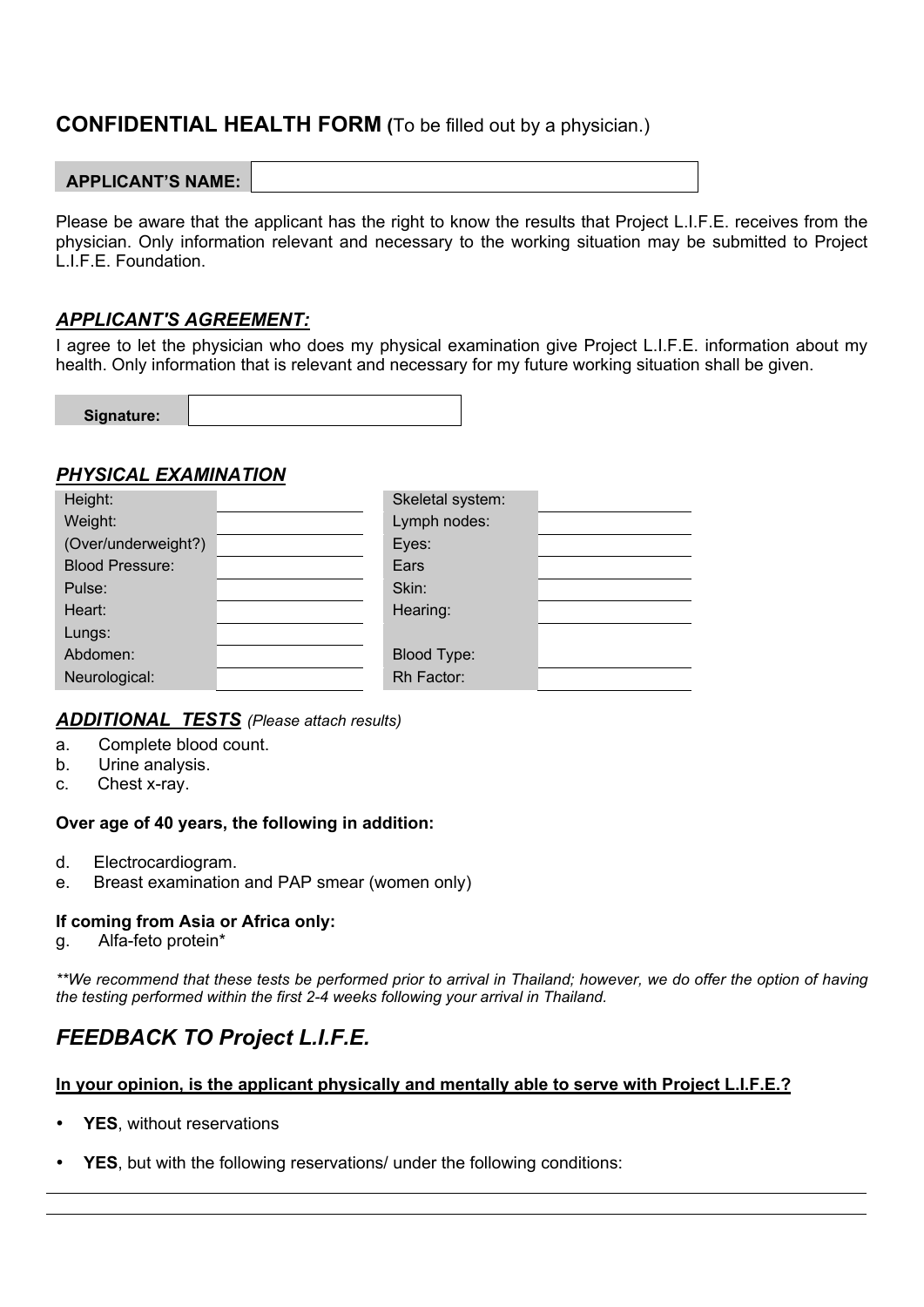• **N0**, because of the following reasons:

I

# • **Are there any conditions in the applicant's health that Project L.I.F.E. should be aware of?**

| Name and Address of Physician: |  |
|--------------------------------|--|
|                                |  |
|                                |  |

| <b>Physician's Signature</b> | Date: |
|------------------------------|-------|
|                              |       |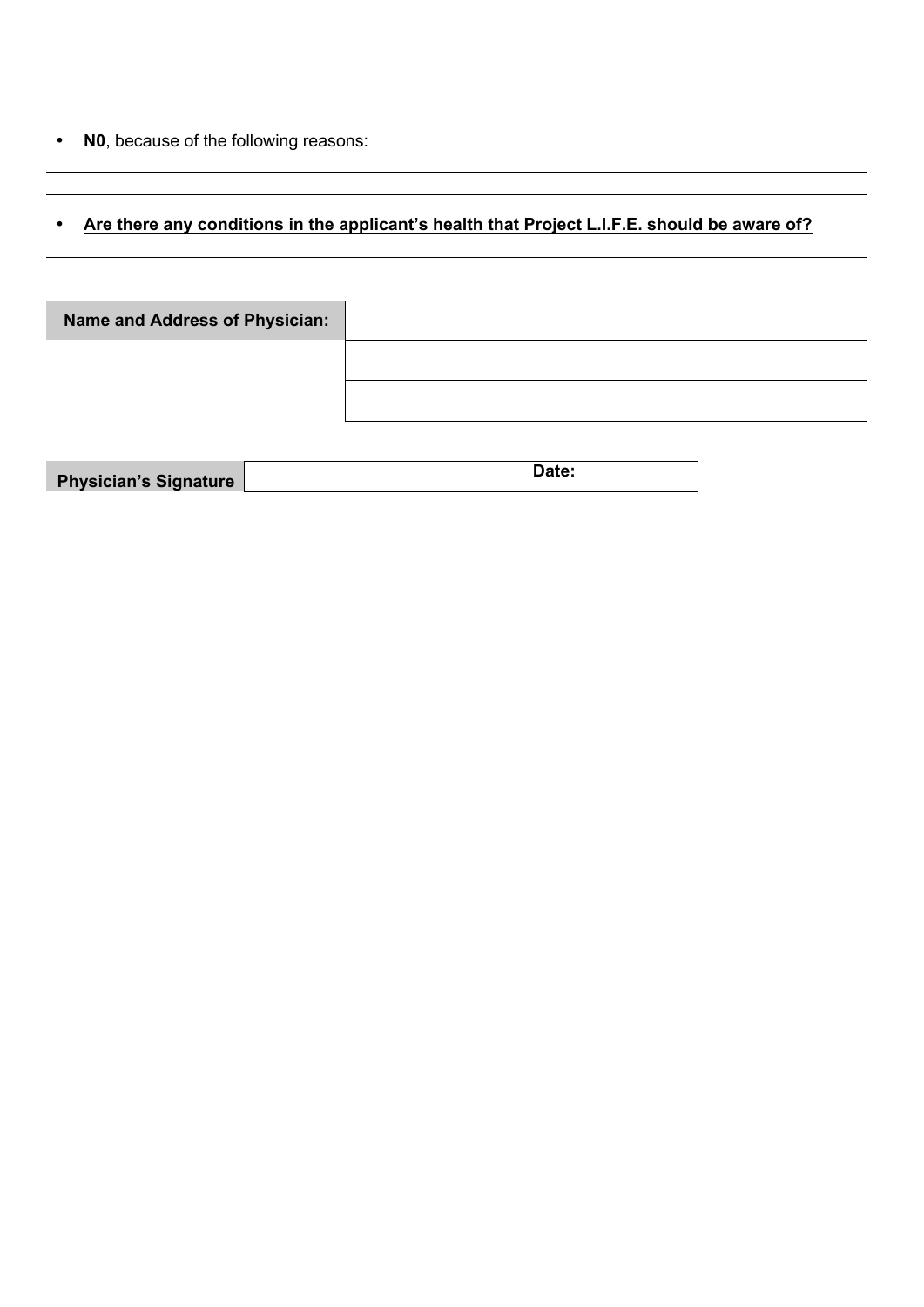## **PERSONAL INFORMATION QUESTIONS**

(Note: To be typed or printed on a separate sheet of paper.)

| <b>APPLICANT'S NAME:</b> (please print or type) |  |
|-------------------------------------------------|--|
|                                                 |  |

- **1. Please describe your Christian Experience in the following three stages:**
	- a) Pre-conversion b) Conversion c) Current
- **2. Please describe your Family Relationships in the following two stages:**
	- a) Childhood (0-18 years) b) Current
- **3. Please list your ministry and spiritual gifts, and provide examples of how they have been used**.
- **4. Please list areas of weakness, temptation, and personal struggle both past and present.** (In Thailand, these areas are often targeted for spiritual attack, and we would like to provide you with appropriate support and accountability.)
- **5. How do you know that you have been called to serve long-term with Project L.I.F.E. Foundation?**
- **6. What are your goals and expectations for serving with Project L.I.F.E. ?**
- **7. Do you have a home church? If so, in what ways will they provide support for you?**
- **8. Do you prefer to work with a team or as an individual? Please describe your preferred work setting.**

**9. Are there any pending circumstances** *(i.e. financial/legal commitments, care for elderly/ ill family members, ongoing issues with your children, etc.)* **that might necessitate a quick return to your home country? If so, please provide details.**

**10. Are there any other factors in your current situation that you would like to share with us or that we should be aware of?**

**11. Project L.I.F.E. has a Child Protection Policy. In accordance with that policy, all short and long-term staff are required to have a security clearance certificate (police check). Please include it in this application package. If you cannot, please explain.**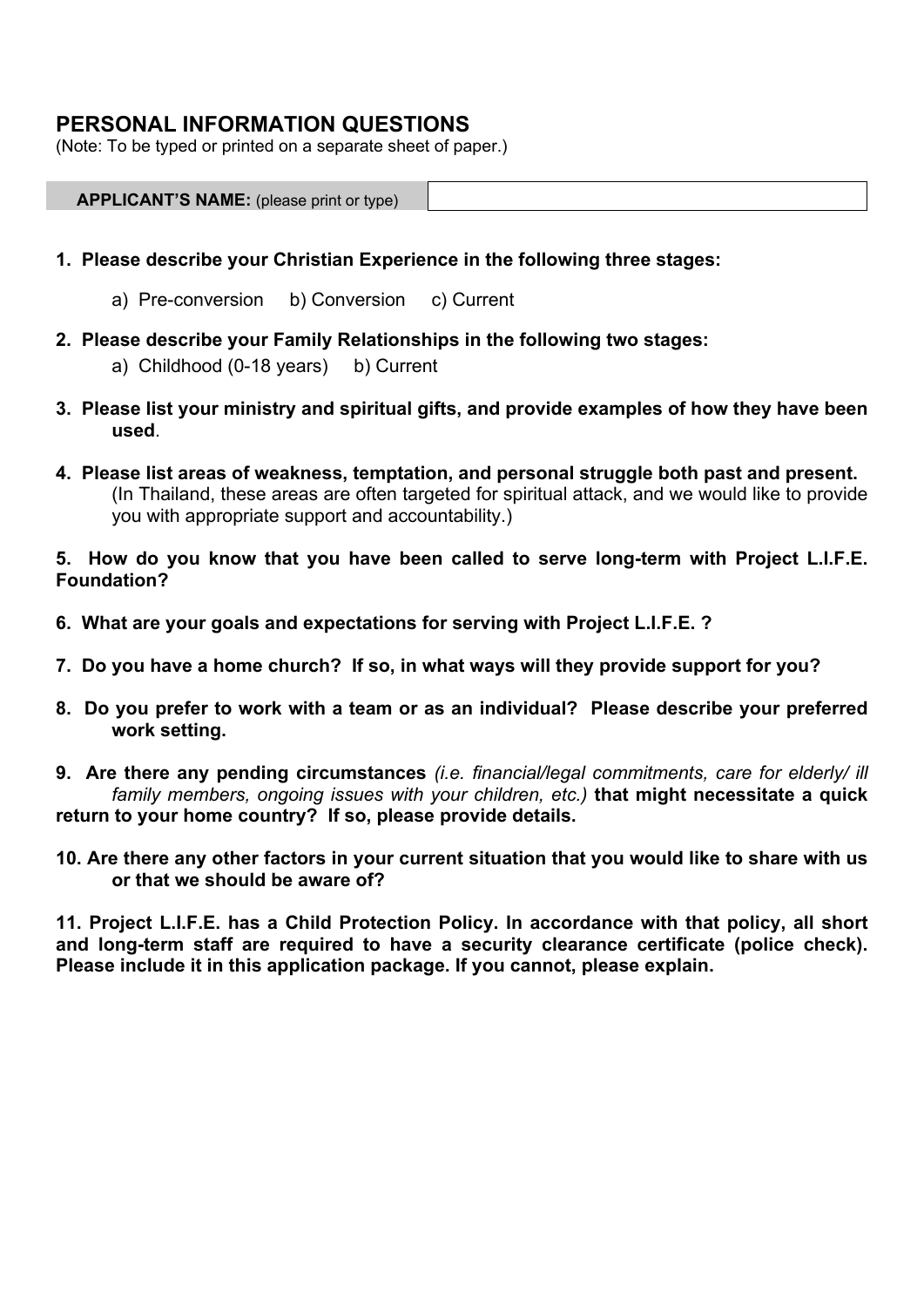## **RELEASE FORM**

*(Please read and sign both pages.)*

#### *RELEASE OF LIABILITY*

I do hereby release Project L.I.F.E. Foundation, its agents, employees, and volunteer assistants from any liability whatsoever, arising out of any injury, damage or loss which may be sustained by said person during the course of involvement with Project L.I.F.E. Foundation.

| <b>Applicant's Name:</b>      |  |
|-------------------------------|--|
| <b>Applicant's Signature:</b> |  |
| Date:                         |  |

## *CONSENT OF TREATMENT*

I do hereby agree to the performance of such treatment, anesthetics and operations as in the opinion of the attending physician is deemed necessary on me.

| <b>Applicant's Name:</b>      |  |
|-------------------------------|--|
| <b>Applicant's Signature:</b> |  |
| Date:                         |  |

## *BURIAL INFORMATION*

In normal situations, your healthcare insurance scheme will cover the costs related to the shipment of your body to your home country or alternative burial costs at the place of death; however, in exceptional situations this may not be the case. Please read the policy exclusions.

Every possibility will be sought out to contact the family and fulfill their desires; however, in the event that they can not be reached within a reasonable time frame, we need you to sign the following agreement:

#### *CONSENT OF BURIAL*

I agree that in the case of my death while in Thailand, Project L.I.F.E. may have to carry out the burial in the location of death. If my family desires to see the body shipped home, I understand that my family would need to pay for all expenses incurred in the event that my insurance will not cover the costs.

#### **I HEREBY ABSOLVE PROJECT L.I.F.E**. **AND ITS ENTIRE STAFF AND ASSOCIATES FROM ANY RESPONSIBILITY FOR REPATRIATION, HOSPITAL AND FUNERAL COSTS.**

| <b>Applicant's Name:</b>      |  |
|-------------------------------|--|
| <b>Applicant's Signature:</b> |  |
| Date:                         |  |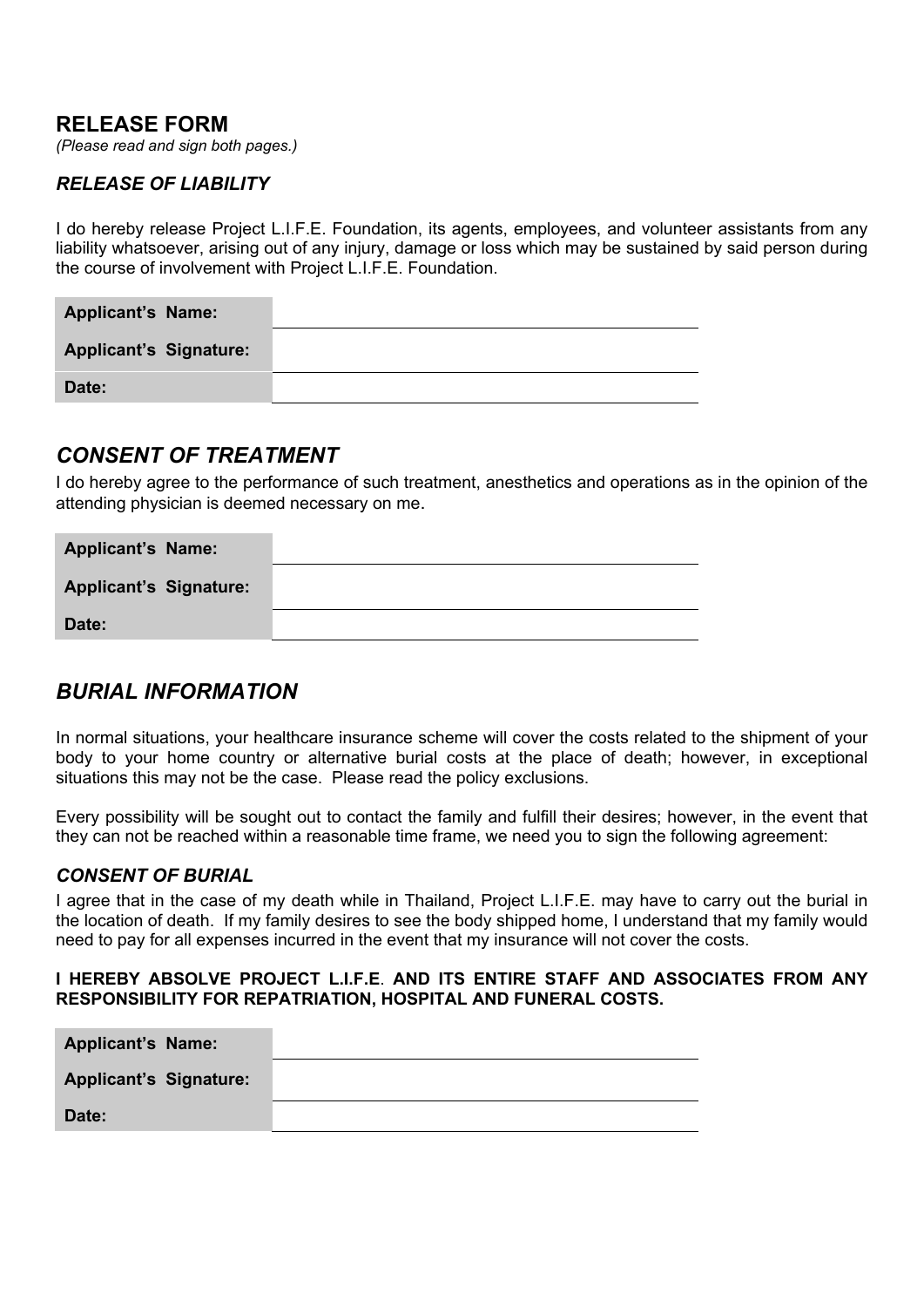## **OUR BASIC PHILOSOPHY:**

Thank you for prayerfully considering involvement with Project L.I.F.E. Foundation. We want to give you some understanding of our calling as a foundation. We are relationally associated with Youth With A Mission Thailand and concur with their values. They are:

## *WE OPERATE AS A TEAM*

We have regular team meetings not only for better communication and logistics, but also for teaching, prayer, and personal spiritual nurturing, and accountability. Attendance is expected. We believe that a spirit of accountability welcomes correction, encouragement, and openness in our corporate and personal lives.

#### *GOD HAS CALLED PROJECT L.I.F.E. TO PRAY, WORK AND INTERCEDE FOR THE NATIONS, TO BE JESUS' HANDS AND HEART TO THE POOR AND NEEDY OF THAILAND*

## *OUR MISSION OPERATES UNDER AUTHORITY*

We work with the Thai government and therefore submit to their laws, guidelines and policies. As a Thai Foundation with a Board, we are accountable to the Board as well as to donors who support us personally and the projects we are involved in. We also cooperate closely with various international agencies and communicate and coordinate accordingly. We confirm our need to be in submission to those we serve, those who are over us in the Lord, and those we work with as co-laborers.

## *OUR PRIORITY IS TO SERVE GOD AND OTHERS*

We are dedicated to being relationship-oriented in our living and working together. We desire to lead lives of transparency, humility, open communication and 'keeping short accounts'. People watch how we live and relate together and know we are Christians by that love. We come from many nations, cultures and backgrounds, but our common purpose is to know God and make him known.

(After reading these values, please sign below and return to us with your application.)

I have read the above and acknowledge the values under which I will be serving if accepted.

| <b>Applicant's Name:</b>  |  |
|---------------------------|--|
| Applicant's<br>Signature: |  |
| Date:                     |  |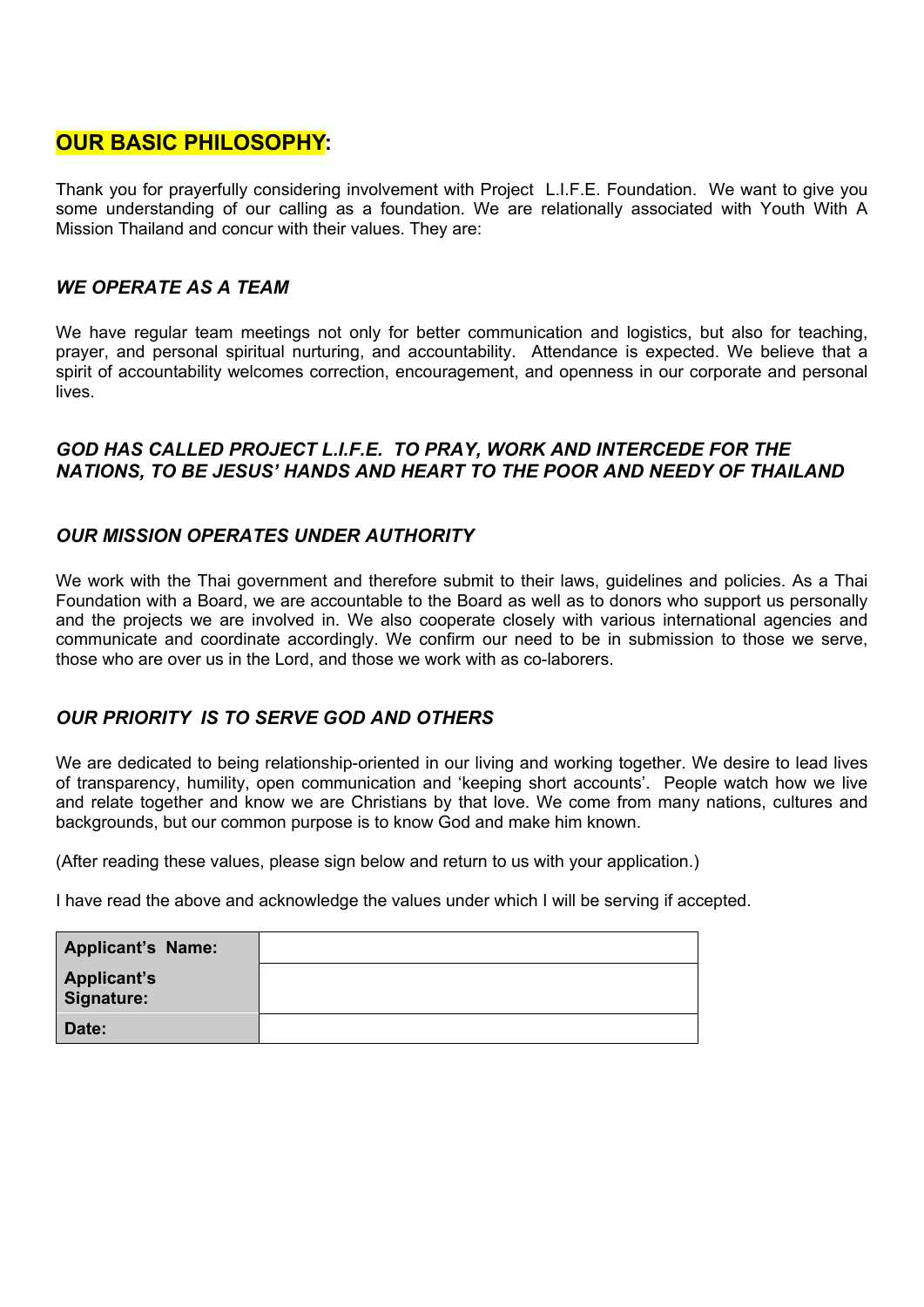

# มูลนิธิโครงการเพื่อชีวิต

5/462 หมูที่ 8 ถนนบางนา-ตราด ประเวศ กรุงเทพฯ 10250 โทร. 0-2752-8370 แฟกซ 0-752-8374

## **Project L.I.F.E. Foundation**

5/462 Moo 8, Bangna-Trat Rd., Prawet, Bankgok 10250 Thailand Tel. 0-2750-8370 Fax: 0-2752-8374 office@projlife.com - www.projlife.com

# **YWAM School Leader's Reference Form**

| <b>APPLICANT'S NAME:</b> (please print or type) |  |
|-------------------------------------------------|--|
| <b>School Location and Name:</b>                |  |
| <b>Dates Attended:</b>                          |  |
|                                                 |  |

Project the applicant is applying to volunteer with:

The applicant has applied for service with **Project L.I.F.E. Foundation.** We ask for your thoughtful and candid evaluation of the applicant when answering the questions below. **Project L.I.F.E.** staff often work in cross-cultural situations which can be challenging and emotionally stressful. Therefore, it is important that the applicant is a mature Christian who can maintain open and close relationships in a spiritually demanding environment. The information you provide will be kept strictly confidential. Thank you for taking the time to complete this reference form. **Please scan and email to: office@projlife.com**

| How well do you know the<br>applicant? | Very Well | Well | Casually |
|----------------------------------------|-----------|------|----------|
|----------------------------------------|-----------|------|----------|

|                                 | Superior | Above<br>Average | Average | <b>Below</b><br>Average | Inferior |
|---------------------------------|----------|------------------|---------|-------------------------|----------|
| <b>Spiritual Maturity</b>       |          |                  |         |                         |          |
| Concern for others              |          |                  |         |                         |          |
| Compassion for the Poor         |          |                  |         |                         |          |
| Social Adaptability/Sensitivity |          |                  |         |                         |          |
| Ability to Follow               |          |                  |         |                         |          |
| Ability to Lead                 |          |                  |         |                         |          |
| Judgment/Decision-making        |          |                  |         |                         |          |
| <b>Emotional stability</b>      |          |                  |         |                         |          |
| Health                          |          |                  |         |                         |          |
| Personal appearance             |          |                  |         |                         |          |
| Initiative                      |          |                  |         |                         |          |
| <b>Personal Discipline</b>      |          |                  |         |                         |          |

## **Comments:**

| Mental ability            | Quick to comprehend    | Average | Slow                        |
|---------------------------|------------------------|---------|-----------------------------|
| Industry                  | Hard worker            | Average | Lacks persistence           |
| <b>Reliability</b>        | Meets obligations      | Average | <b>Neglects obligations</b> |
| Ability to work in a Team | Works well with others | Average | Avoids group activity       |
| <b>Flexibility</b>        | Open to change         | Average | <b>Unyielding</b>           |
| Christian character       | Well balanced          | Average | Unstable                    |
| <b>Disposition</b>        | Cheerful               | Average | Passive                     |
| Punctuality               | Punctual               | Average | Often late                  |
| Financial responsibility  | Honors obligations     | Average | Neglectful                  |
| Worship                   | Actively engages       | Average | Disinterested               |
| Prayer                    | Actively engages       | Average | Disinterested               |

#### **Comments:**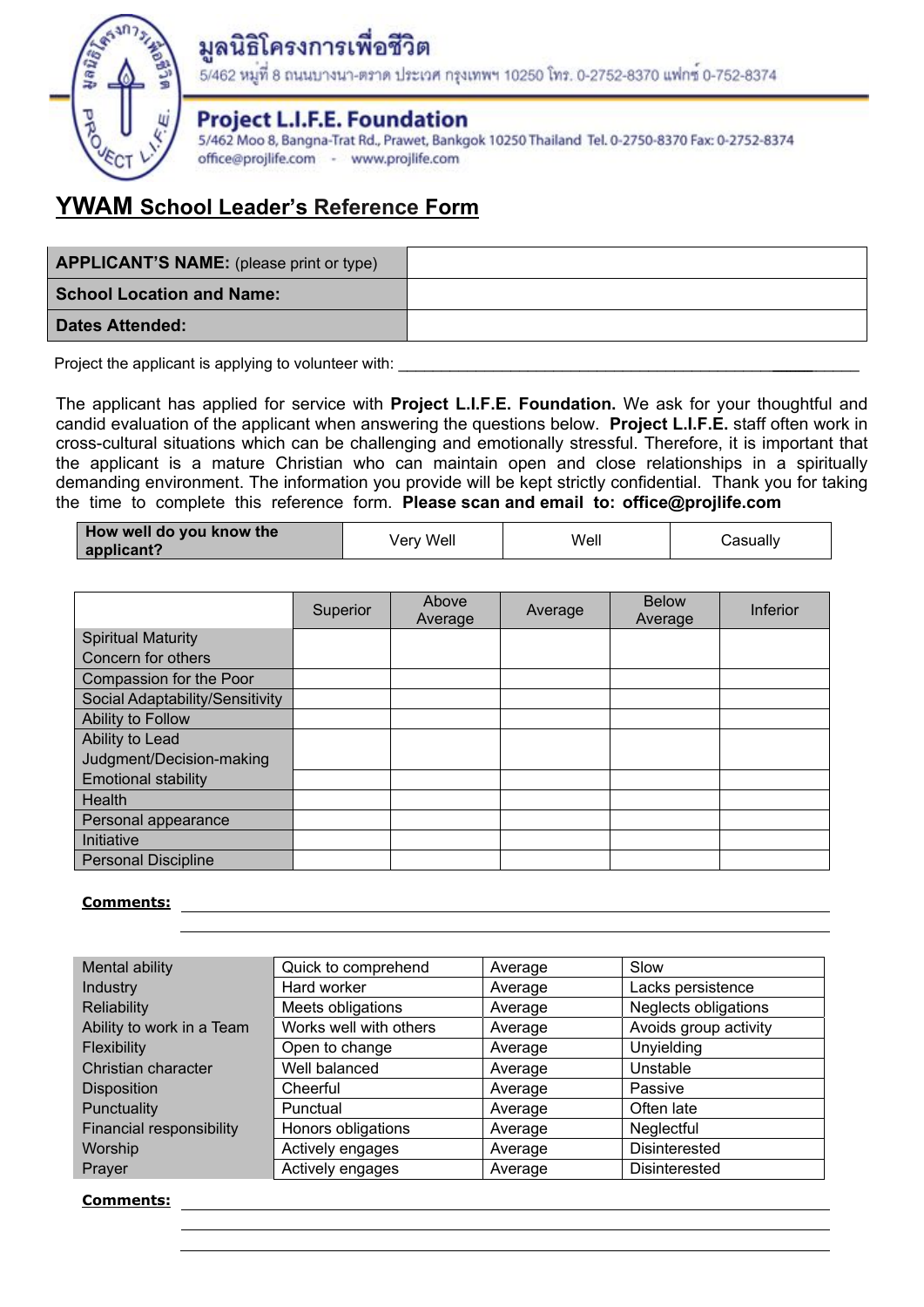- **1. What spiritual gifts and areas of strength have you observed in the applicant?**
- **2. What areas of weakness/personal struggle have you observed in the applicant**?
- **3. How would you describe the applicant's relationship with others?**
- **4. If the applicant is married, how would you describe the relationship with his/her spouse and/or children?**
- **5. Do you believe the applicant is prepared for full-time missions ministry? If not, please explain.**
- **6. Would you want the applicant working with your team? If not, please explain.**
- **7. Is there anything else that you believe we should know about the applicant?**

| Leader's Name:            |  |
|---------------------------|--|
| Leader's Signature:       |  |
| Date:                     |  |
| <b>Leader's Position:</b> |  |
| E-mail contact:           |  |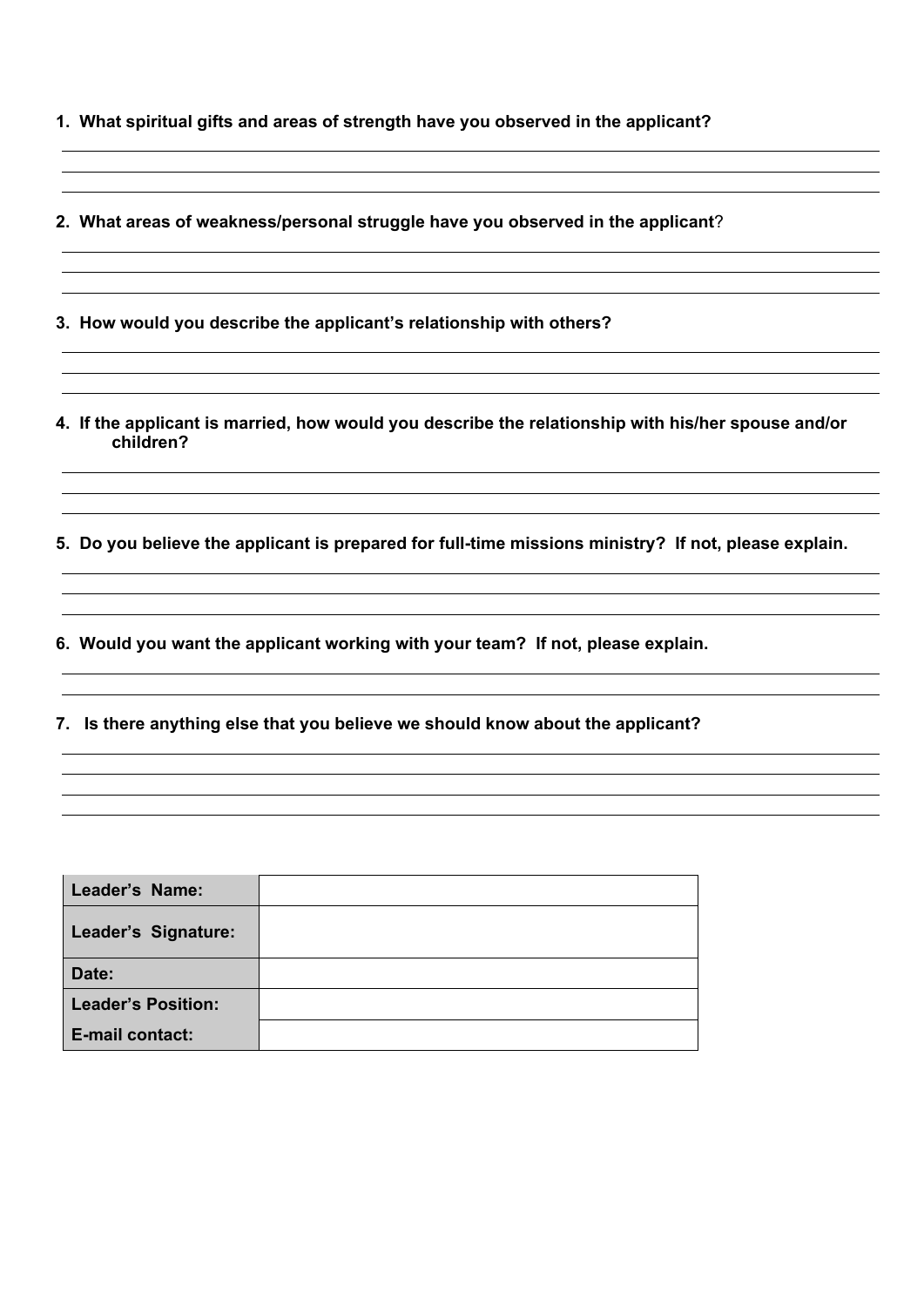

# ครงการเพื่อชีวิต

5/462 หมูที่ 8 ถนนบางนา-ตราด ประเวศ กรุงเทพฯ 10250 โทร. 0-2752-8370 แฟกซ์ 0-752-8374

## **Project L.I.F.E. Foundation**

5/462 Moo 8, Bangna-Trat Rd., Prawet, Bankgok 10250 Thailand Tel. 0-2750-8370 Fax: 0-2752-8374 office@projlife.com - www.projlife.com

# **PASTOR'S REFERENCE FORM**

**APPLICANT'S NAME:** (please print or type)

Project the applicant is applying to volunteer with:

This individual has applied for long-term missions work with **Project L.I.F.E. Foundation**, a registered charity working with the poor and needy in Thailand. Your assistance in completing this form is a vital part of our final decision on their acceptance. Your responses will be kept strictly confidential. If another trusted leader in your congregation has had more personal involvement with the applicant, please feel free to have him/her fill out this form on your behalf. Thank you for your assistance. Please scan and email the completed form to: **office@projlife.com**

For your information, there is a 3-month probation period for all new staff joining PROJECT L.I.F.E. Thailand. The applicant will be accepted as "full-time PROJECT L.I.F.E. Thailand staff" upon successful completion of an initial 12-18 month internship phase during which he/she will attend formal Thai language training and receive instruction on *adapting to the culture while serving an existing Project L.I.F.E. team as an "intern staff" member*.

| How well do you know the<br>applicant? |                   |                           | Very Well        |         | Well    |                         | Casually   |                 |
|----------------------------------------|-------------------|---------------------------|------------------|---------|---------|-------------------------|------------|-----------------|
|                                        |                   | Superior                  | Above<br>Average |         | Average | <b>Below</b><br>Average |            | <b>Inferior</b> |
| <b>Spiritual Maturity</b>              |                   |                           |                  |         |         |                         |            |                 |
| Concern for others                     |                   |                           |                  |         |         |                         |            |                 |
| Compassion for the Poor                |                   |                           |                  |         |         |                         |            |                 |
| Social Adaptability/Sensitivity        |                   |                           |                  |         |         |                         |            |                 |
| Ability to Follow                      |                   |                           |                  |         |         |                         |            |                 |
| Ability to Lead                        |                   |                           |                  |         |         |                         |            |                 |
| Judgment/Decision-making               |                   |                           |                  |         |         |                         |            |                 |
| <b>Emotional stability</b>             |                   |                           |                  |         |         |                         |            |                 |
| Health                                 |                   |                           |                  |         |         |                         |            |                 |
| Personal appearance                    |                   |                           |                  |         |         |                         |            |                 |
| Initiative                             |                   |                           |                  |         |         |                         |            |                 |
| <b>Personal Discipline</b>             |                   |                           |                  |         |         |                         |            |                 |
| Mental ability                         |                   | Quick to comprehend       |                  | Average |         | Slow                    |            |                 |
| Industry                               | Hard worker       |                           | Average          |         |         | Lacks persistence       |            |                 |
| <b>Reliability</b>                     | Meets obligations |                           | Average          |         |         | Neglects obligations    |            |                 |
| Ability to work in a Team              |                   | Works well with others    |                  | Average |         | Avoids group activity   |            |                 |
| Flexibility                            |                   | Open to change            |                  | Average |         | Unyielding              |            |                 |
| Christian character                    | Well balanced     |                           |                  | Average |         | Unstable                |            |                 |
| <b>Disposition</b>                     | Cheerful          |                           |                  | Average |         | Passive                 |            |                 |
| Punctuality                            | Punctual          |                           |                  |         | Average | Often late              |            |                 |
| Financial responsibility               |                   | Honors obligations        |                  |         | Average | Neglectful              |            |                 |
| Attendance                             | Active            |                           |                  |         | Average | Sporadic                |            |                 |
| <b>Racial Sensitivity</b>              |                   | Strives for understanding |                  |         | Average |                         | Prejudiced |                 |

**1. What spiritual gifts and areas of strength have you observed in the applicant?**

**2. What areas of weakness/personal struggle have you observed in the applicant**?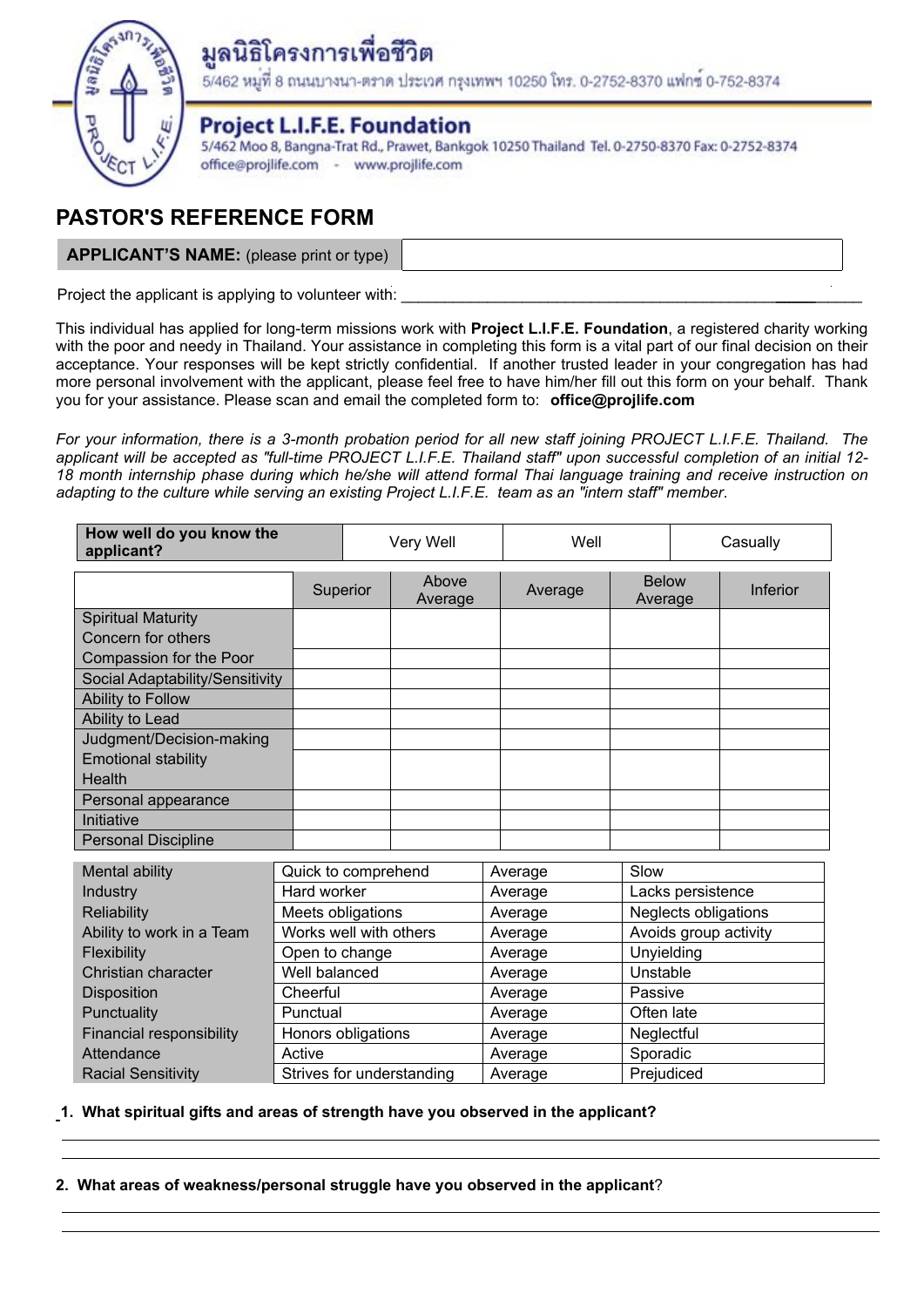**3. How would you describe the applicant's relationship with others?**

**4. If the applicant is married, how would you describe the relationship with his/her spouse and/or children?**

 **5. Has the applicant ever been a source of conflict in your congregation? If so, please explain.**

**6. What do you believe is the applicant's motivation for applying to full-time missions ministry?**

**7. Do you believe the applicant is prepared for full-time missions ministry? If not, please explain.**

**8. Would you want the applicant working with your church? If not, please explain.**

**9. Is there anything else that you believe we should know about the applicant?**

**10. In what ways is your congregation committed to providing support for the applicant?**

**11. How can PROJECT L.I.F.E. Thailand better serve you in areas related to the applicant or otherwise?**

| Name:                  |  |
|------------------------|--|
| Signature:             |  |
| Date:                  |  |
| <b>Position:</b>       |  |
| E-mail contact:        |  |
| <b>Phone Number:</b>   |  |
| <b>Church Name:</b>    |  |
| <b>Church Address:</b> |  |
|                        |  |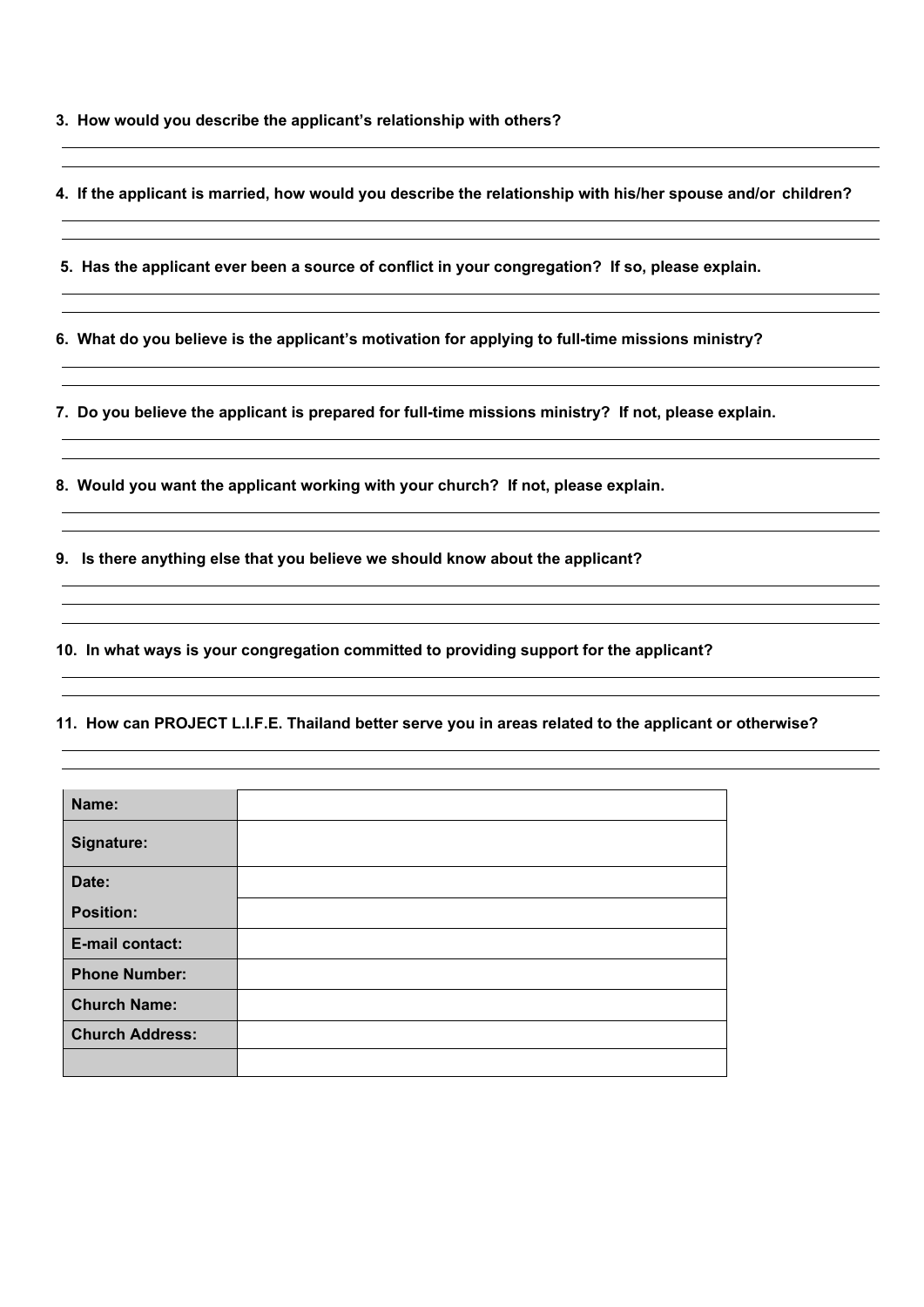

# มูลนิธิโครงการเพื่อชีวิต

5/462 หมูที่ 8 ถนนบางนา-ตราด ประเวศ กรุงเทพฯ 10250 โทร. 0-2752-8370 แฟกซ์ 0-752-8374

## **Project L.I.F.E. Foundation**

5/462 Moo 8, Bangna-Trat Rd., Prawet, Bankgok 10250 Thailand Tel. 0-2750-8370 Fax: 0-2752-8374 office@projlife.com - www.projlife.com

## **EMPLOYER'S REFERENCE FORM**

(To be completed by present or last employer)

APPLICANT'S NAME (please print or type):

Project the applicant is applying to volunteer with:

**.**

The above named person has applied for long-term volunteer service with Project L.I.F.E. FOUNDATION in Thailand. Thank you for taking a time to complete this form. Please return it us at the address above. As we must often accept new staff members without a personal interview, this comprehensive reference is very valuable to us and it will be kept confidential. **Please scan and email the completed form to: office@projlife.com**

## **APPLICANT'S CHARACTER PROFILE**

|                                                                          |                                                    | <b>Inferior</b> | <b>Below</b><br>Average | Average |            | Above<br>Average            | <b>Superior</b> |
|--------------------------------------------------------------------------|----------------------------------------------------|-----------------|-------------------------|---------|------------|-----------------------------|-----------------|
| Initiative                                                               |                                                    |                 |                         |         |            |                             |                 |
| Social Adaptability                                                      |                                                    |                 |                         |         |            |                             |                 |
| Concern for others                                                       |                                                    |                 |                         |         |            |                             |                 |
| Ability to Follow                                                        |                                                    |                 |                         |         |            |                             |                 |
| Judgment                                                                 |                                                    |                 |                         |         |            |                             |                 |
| <b>Emotional Stability</b>                                               |                                                    |                 |                         |         |            |                             |                 |
| Health                                                                   |                                                    |                 |                         |         |            |                             |                 |
| <b>Organization Ability</b>                                              |                                                    |                 |                         |         |            |                             |                 |
| Leadership                                                               |                                                    |                 |                         |         |            |                             |                 |
| <b>Mental Ability</b>                                                    | Quick to comprehend ____________ Average _________ |                 |                         |         | Slow       |                             |                 |
| Industry                                                                 | Hard worker                                        |                 | Average                 |         |            | <b>Lack Persistence</b>     |                 |
| Reliability                                                              | <b>Meets Obligations</b>                           |                 | Average ________        |         |            | <b>Neglects Obligations</b> |                 |
| Flexibility                                                              | Open to change                                     |                 | Average ________        |         | Unyielding |                             |                 |
| <b>Personal Character</b>                                                | Well-Balance                                       |                 | Average ________        |         | Passive    |                             |                 |
| Punctuality                                                              | Punctual                                           |                 | Average ________        |         | Often Late |                             |                 |
| Financial responsibility Honors Obligations                              |                                                    |                 | Average                 |         | Neglectful |                             |                 |
| How long did you work with the applicant? State approximate dates.<br>1. |                                                    |                 |                         |         |            |                             |                 |
| From ________ (Month/year)                                               |                                                    |                 | To_________(Month/year) |         |            |                             |                 |
| What were the duties of this applicant?<br>2.                            |                                                    |                 |                         |         |            |                             |                 |
|                                                                          |                                                    |                 |                         |         |            |                             |                 |

 $\_$  , and the set of the set of the set of the set of the set of the set of the set of the set of the set of the set of the set of the set of the set of the set of the set of the set of the set of the set of the set of th